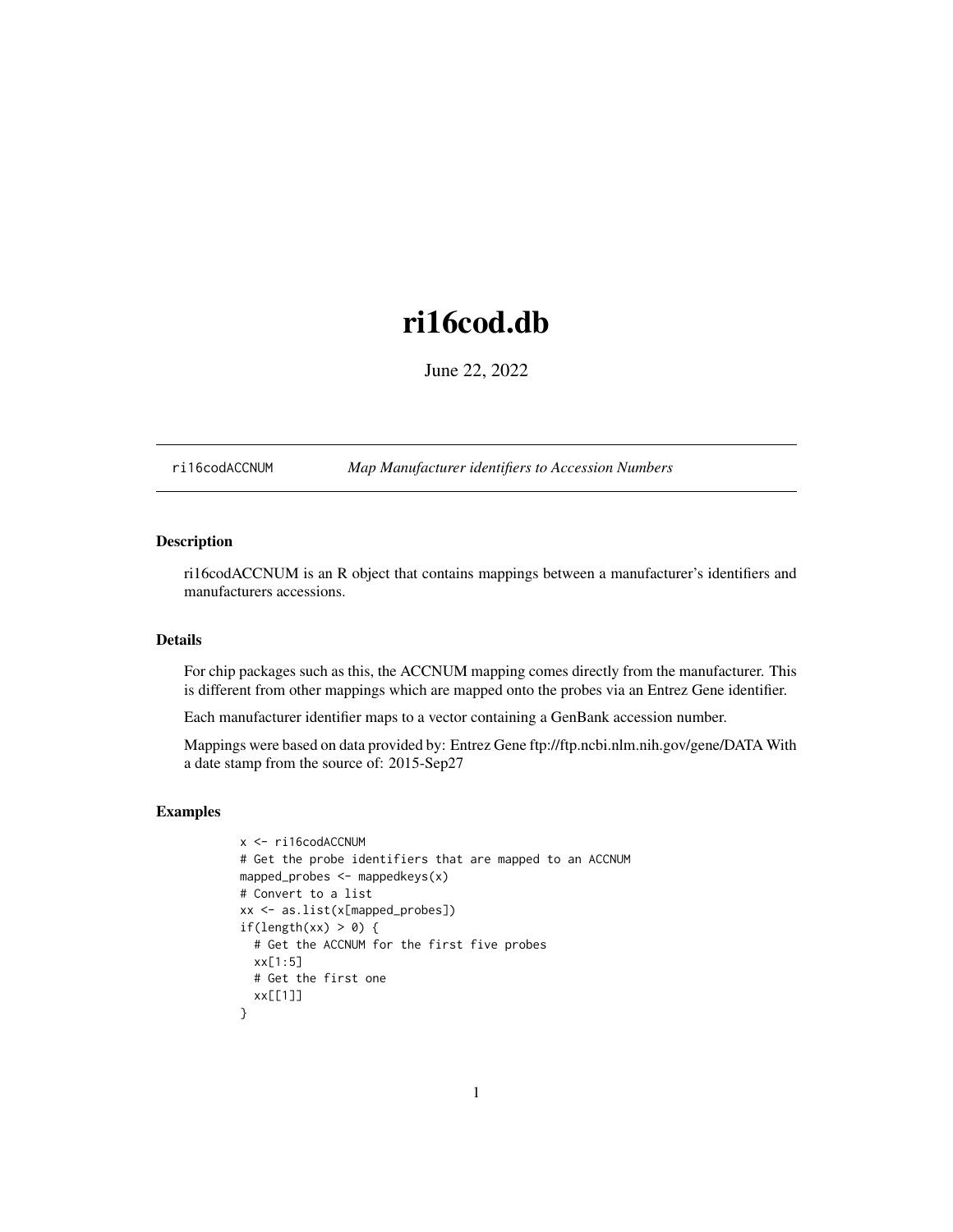<span id="page-1-0"></span>

ri16codALIAS is an R object that provides mappings between common gene symbol identifiers and manufacturer identifiers.

#### Details

Each gene symbol is mapped to a named vector of manufacturer identifiers. The name represents the gene symbol and the vector contains all manufacturer identifiers that are found for that symbol. An NA is reported for any gene symbol that cannot be mapped to any manufacturer identifiers.

This mapping includes ALL gene symbols including those which are already listed in the SYMBOL map. The SYMBOL map is meant to only list official gene symbols, while the ALIAS maps are meant to store all used symbols.

Mappings were based on data provided by: Entrez Gene ftp://ftp.ncbi.nlm.nih.gov/gene/DATA With a date stamp from the source of: 2015-Sep27

## Examples

```
# Convert the object to a list
xx <- as.list(ri16codALIAS2PROBE)
if(length(xx) > 0){
    # Get the probe identifiers for the first two aliases
   xx[1:2]
   # Get the first one
   xx[[1]]
}
```
ri16cod.db *Bioconductor annotation data package*

#### Description

Welcome to the ri16cod.db annotation Package. The purpose of this package is to provide detailed information about the ri16cod platform. This package is updated biannually.

You can learn what objects this package supports with the following command:

ls("package:ri16cod.db")

Each of these objects has their own manual page detailing where relevant data was obtained along with some examples of how to use it.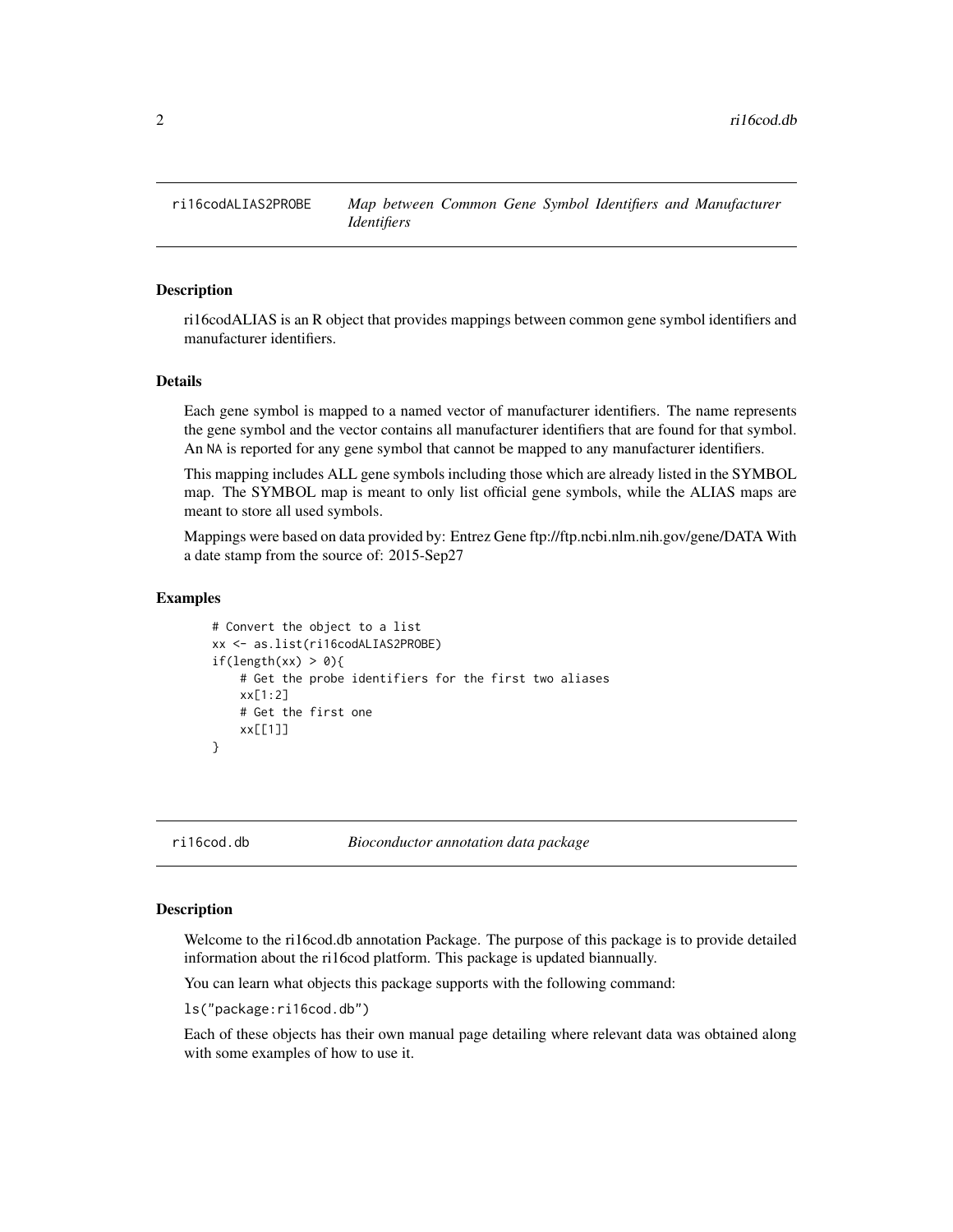#### <span id="page-2-0"></span>ri16codCHR 3

#### Examples

ls("package:ri16cod.db")

ri16codCHR *Map Manufacturer IDs to Chromosomes*

#### Description

ri16codCHR is an R object that provides mappings between a manufacturer identifier and the chromosome that contains the gene of interest.

# Details

Each manufacturer identifier maps to a vector of chromosomes. Due to inconsistencies that may exist at the time the object was built, the vector may contain more than one chromosome (e.g., the identifier may map to more than one chromosome). If the chromosomal location is unknown, the vector will contain an NA.

Mappings were based on data provided by: Entrez Gene ftp://ftp.ncbi.nlm.nih.gov/gene/DATA With a date stamp from the source of: 2015-Sep27

# Examples

```
x <- ri16codCHR
# Get the probe identifiers that are mapped to a chromosome
mapped_probes <- mappedkeys(x)
# Convert to a list
xx <- as.list(x[mapped_probes])
if(length(xx) > 0) {
  # Get the CHR for the first five probes
  xx[1:5]
  # Get the first one
  xx[[1]]
}
```
ri16codCHRLENGTHS *A named vector for the length of each of the chromosomes*

#### **Description**

ri16codCHRLENGTHS provides the length measured in base pairs for each of the chromosomes.

# Details

This is a named vector with chromosome numbers as the names and the corresponding lengths for chromosomes as the values.

Total lengths of chromosomes were derived by calculating the number of base pairs on the sequence string for each chromosome.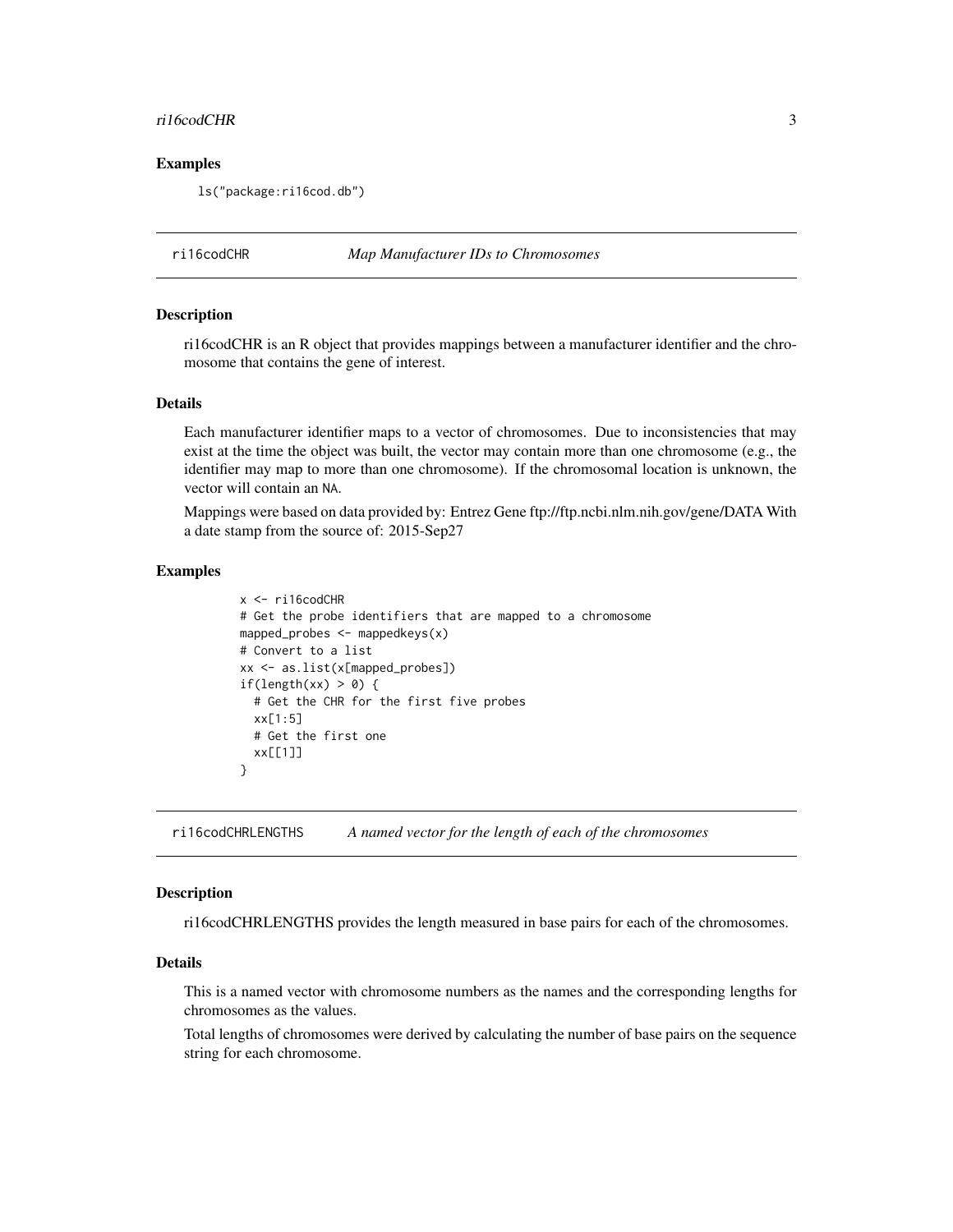#### Examples

```
tt <- ri16codCHRLENGTHS
# Length of chromosome 1
tt["1"]
```
#### ri16codCHRLOC *Map Manufacturer IDs to Chromosomal Location*

# Description

ri16codCHRLOC is an R object that maps manufacturer identifiers to the starting position of the gene. The position of a gene is measured as the number of base pairs.

The CHRLOCEND mapping is the same as the CHRLOC mapping except that it specifies the ending base of a gene instead of the start.

# Details

Each manufacturer identifier maps to a named vector of chromosomal locations, where the name indicates the chromosome. Due to inconsistencies that may exist at the time the object was built, these vectors may contain more than one chromosome and/or location. If the chromosomal location is unknown, the vector will contain an NA.

Chromosomal locations on both the sense and antisense strands are measured as the number of base pairs from the p (5' end of the sense strand) to q (3' end of the sense strand) arms. Chromosomal locations on the antisense strand have a leading "-" sign (e. g. -1234567).

Since some genes have multiple start sites, this field can map to multiple locations.

Mappings were based on data provided by: UCSC Genome Bioinformatics (Rattus norvegicus) ftp://hgdownload.cse.ucsc.edu/goldenPath/rn6 With a date stamp from the source of: 2014-Aug1

```
x <- ri16codCHRLOC
# Get the probe identifiers that are mapped to chromosome locations
mapped_probes \leq mappedkeys(x)
# Convert to a list
xx <- as.list(x[mapped_probes])
if(length(xx) > 0) {
  # Get the CHRLOC for the first five probes
  xx[1:5]
 # Get the first one
 xx[[1]]
}
```
<span id="page-3-0"></span>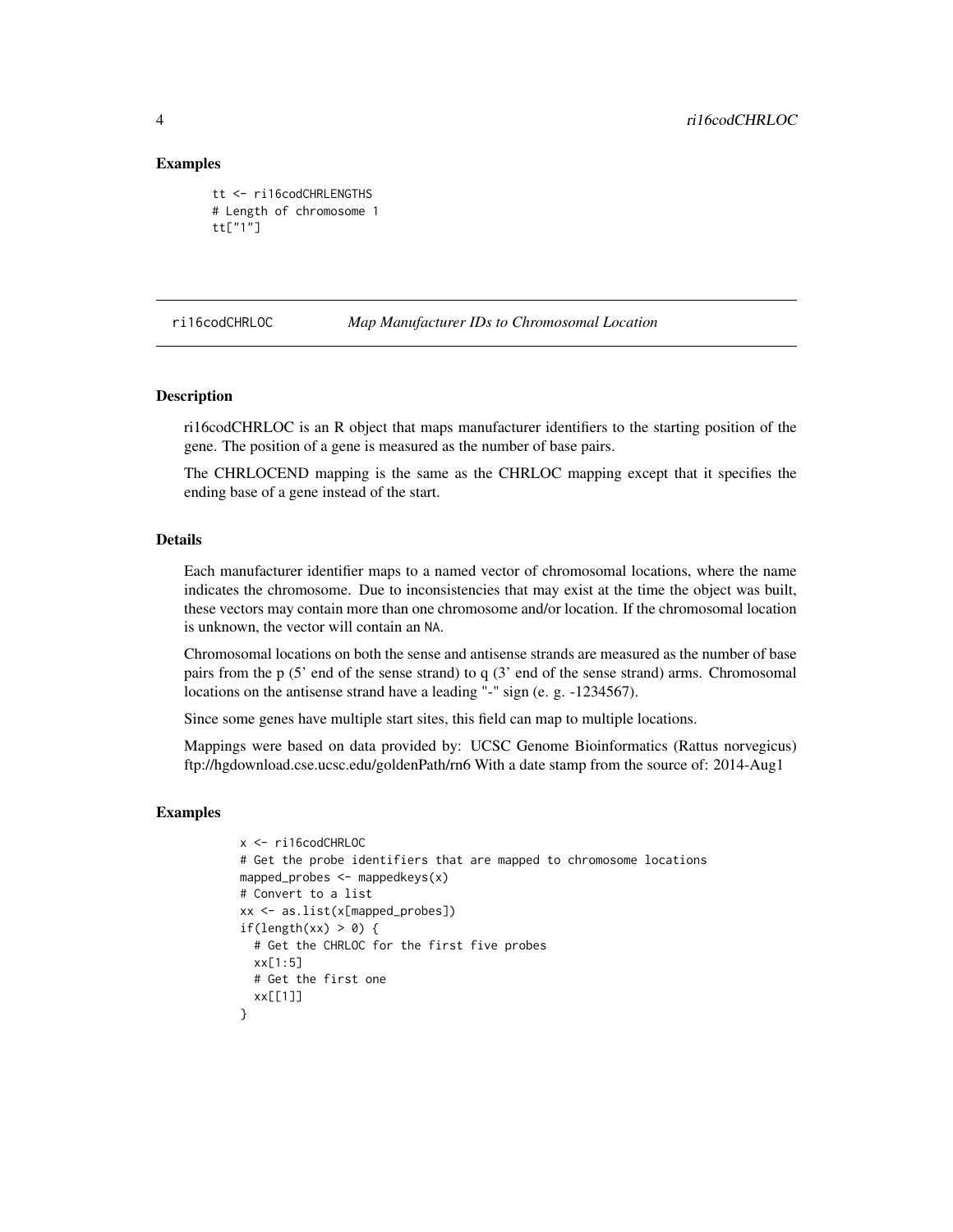<span id="page-4-0"></span>ri16codENSEMBL is an R object that contains mappings between manufacturer identifiers and Ensembl gene accession numbers.

# Details

This object is a simple mapping of manufacturer identifiers to Ensembl gene Accession Numbers.

Mappings were based on data provided by BOTH of these sources: [http://www.ensembl.org/](http://www.ensembl.org/biomart/martview/) [biomart/martview/](http://www.ensembl.org/biomart/martview/) <ftp://ftp.ncbi.nlm.nih.gov/gene/DATA>

For most species, this mapping is a combination of manufacturer to ensembl IDs from BOTH NCBI and ensembl. Users who wish to only use mappings from NCBI are encouraged to see the ncbi2ensembl table in the appropriate organism package. Users who wish to only use mappings from ensembl are encouraged to see the ensembl2ncbi table which is also found in the appropriate organism packages. These mappings are based upon the ensembl table which is contains data from BOTH of these sources in an effort to maximize the chances that you will find a match.

For worms and flies however, this mapping is based only on sources from ensembl, as these organisms do not have ensembl to entrez gene mapping data at NCBI.

```
x <- ri16codENSEMBL
# Get the entrez gene IDs that are mapped to an Ensembl ID
mapped_genes <- mappedkeys(x)
# Convert to a list
xx <- as.list(x[mapped_genes])
if(length(xx) > 0) {
  # Get the Ensembl gene IDs for the first five genes
  xx[1:5]
  # Get the first one
  xx[[1]]
}
#For the reverse map ENSEMBL2PROBE:
# Convert to a list
xx <- as.list(ri16codENSEMBL2PROBE)
if(length(xx) > 0){
   # Gets the entrez gene IDs for the first five Ensembl IDs
   xx[1:5]
   # Get the first one
   xx[[1]]
}
```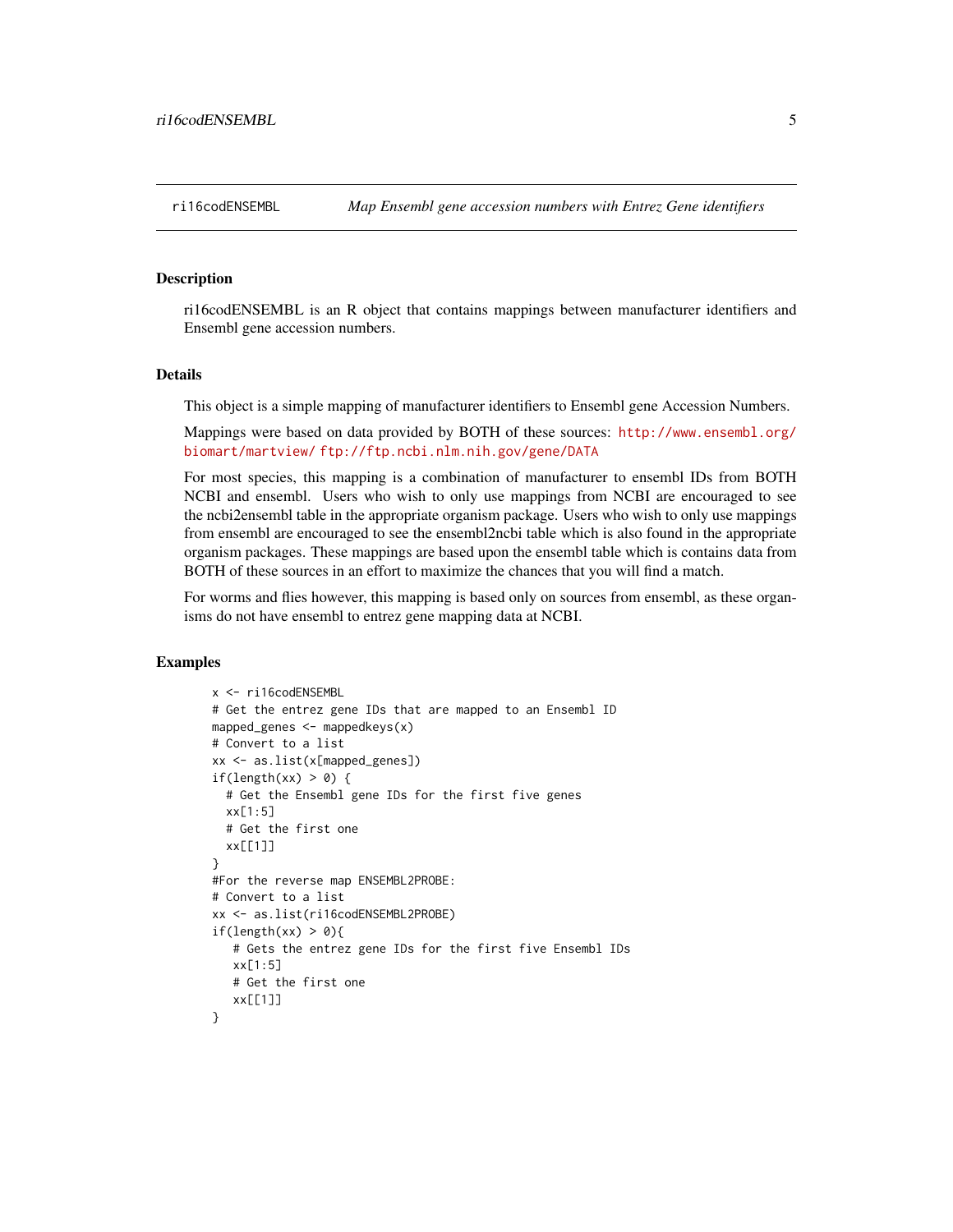ri16codENTREZID is an R object that provides mappings between manufacturer identifiers and Entrez Gene identifiers.

# Details

Each manufacturer identifier is mapped to a vector of Entrez Gene identifiers. An NA is assigned to those manufacturer identifiers that can not be mapped to an Entrez Gene identifier at this time.

If a given manufacturer identifier can be mapped to different Entrez Gene identifiers from various sources, we attempt to select the common identifiers. If a concensus cannot be determined, we select the smallest identifier.

Mappings were based on data provided by: Entrez Gene ftp://ftp.ncbi.nlm.nih.gov/gene/DATA With a date stamp from the source of: 2015-Sep27

#### References

<http://www.ncbi.nlm.nih.gov/entrez/query.fcgi?db=gene>

#### Examples

```
x <- ri16codENTREZID
# Get the probe identifiers that are mapped to an ENTREZ Gene ID
mapped_probes <- mappedkeys(x)
# Convert to a list
xx <- as.list(x[mapped_probes])
if(length(xx) > 0) {
  # Get the ENTREZID for the first five probes
  xx[1:5]
 # Get the first one
  xx[[1]]
}
```

| ri16codENZYME | Maps between Manufacturer IDs and Enzyme Commission (EC) Num- |
|---------------|---------------------------------------------------------------|
|               | bers                                                          |

# **Description**

ri16codENZYME is an R object that provides mappings between manufacturer identifiers and EC numbers. ri16codENZYME2PROBE is an R object that maps Enzyme Commission (EC) numbers to manufacturer identifiers.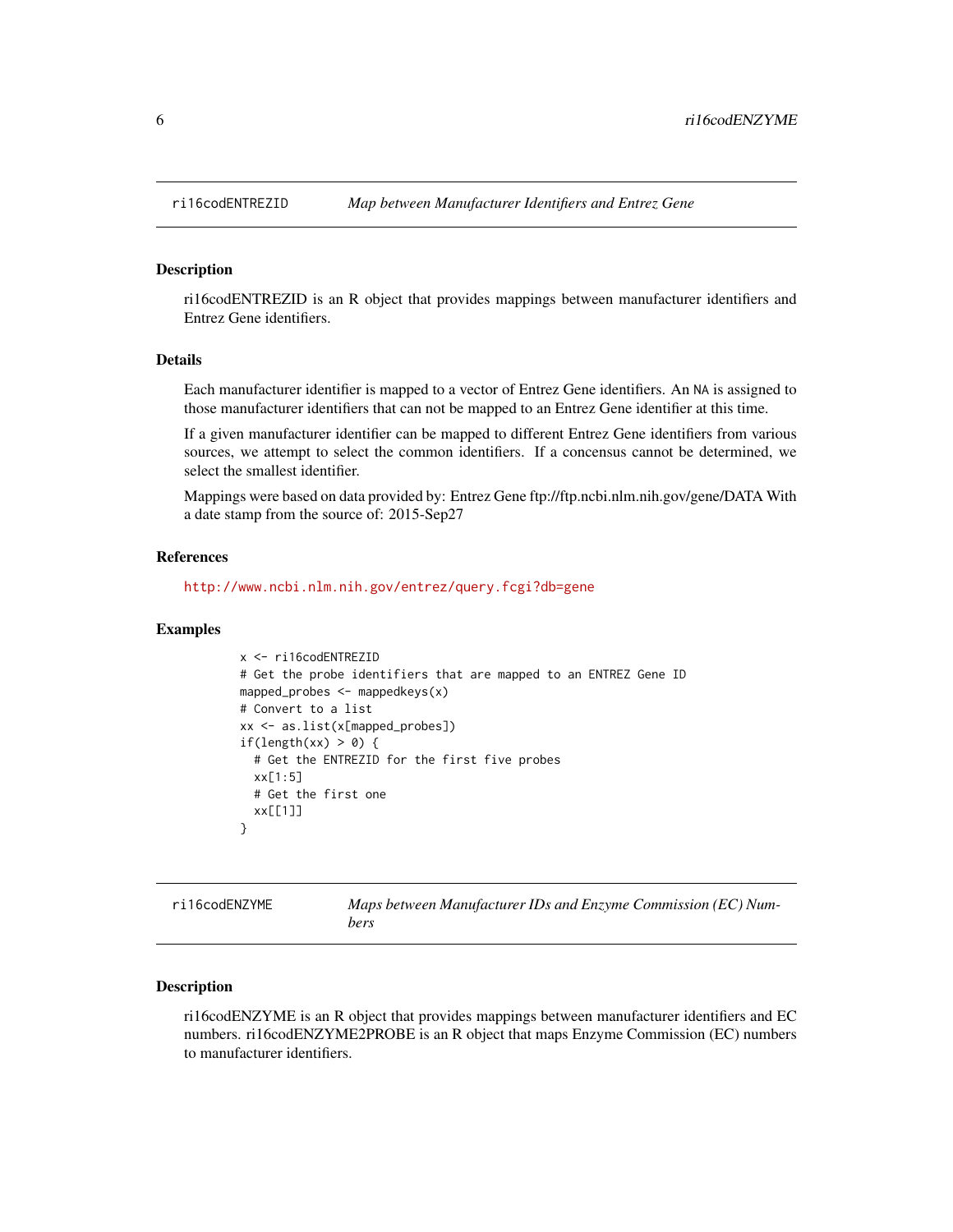When the ri16codENZYME maping viewed as a list, each manufacturer identifier maps to a named vector containing the EC number that corresponds to the enzyme produced by that gene. The names corresponds to the manufacturer identifiers. If this information is unknown, the vector will contain an NA.

For the ri16codENZYME2PROBE, each EC number maps to a named vector containing all of the manufacturer identifiers that correspond to the gene that produces that enzyme. The name of the vector corresponds to the EC number.

Enzyme Commission numbers are assigned by the Nomenclature Committee of the International Union of Biochemistry and Molecular Biology <http://www.chem.qmw.ac.uk/iubmb/enzyme/> to allow enzymes to be identified.

An Enzyme Commission number is of the format EC x.y.z.w, where x, y, z, and w are numeric numbers. In ri16codENZYME2PROBE, EC is dropped from the Enzyme Commission numbers.

Enzyme Commission numbers have corresponding names that describe the functions of enzymes in such a way that EC x is a more general description than EC x.y that in turn is a more general description than EC x.y.z. The top level EC numbers and names are listed below:

EC 1 oxidoreductases

EC 2 transferases

EC 3 hydrolases

EC 4 lyases

EC 5 isomerases

EC 6 ligases

The EC name for a given EC number can be viewed at [http://www.chem.qmul.ac.uk/iupac/](http://www.chem.qmul.ac.uk/iupac/jcbn/index.html#6) [jcbn/index.html#6](http://www.chem.qmul.ac.uk/iupac/jcbn/index.html#6)

Mappings between probe identifiers and enzyme identifiers were obtained using files provided by: KEGG GENOME ftp://ftp.genome.jp/pub/kegg/genomes With a date stamp from the source of: 2011-Mar15

# References

<ftp://ftp.genome.ad.jp/pub/kegg/pathways>

```
x <- ri16codENZYME
# Get the probe identifiers that are mapped to an EC number
mapped_probes <- mappedkeys(x)
# Convert to a list
xx <- as.list(x[mapped_probes])
if(length(xx) > 0) {
  # Get the ENZYME for the first five probes
  xx[1:5]
  # Get the first one
  xx[[1]]
}
```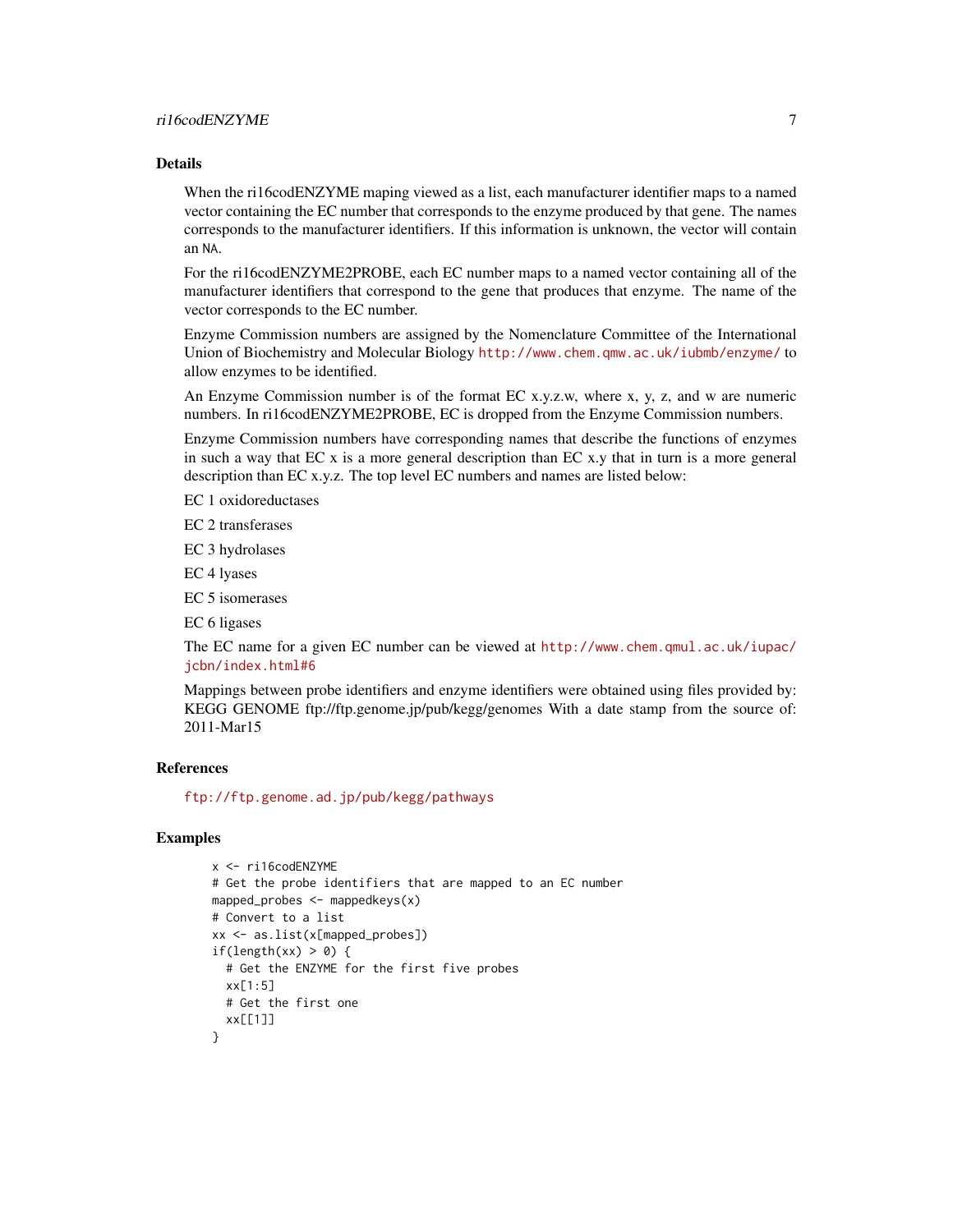```
# Now convert ri16codENZYME2PROBE to a list to see inside
xx <- as.list(ri16codENZYME2PROBE)
if(length(xx) > 0){
  # Get the probe identifiers for the first five enzyme
  #commission numbers
  xx[1:5]
  # Get the first one
  xx[[1]]
}
```
ri16codGENENAME *Map between Manufacturer IDs and Genes*

#### Description

ri16codGENENAME is an R object that maps manufacturer identifiers to the corresponding gene name.

# Details

Each manufacturer identifier maps to a named vector containing the gene name. The vector name corresponds to the manufacturer identifier. If the gene name is unknown, the vector will contain an NA.

Gene names currently include both the official (validated by a nomenclature committee) and preferred names (interim selected for display) for genes. Efforts are being made to differentiate the two by adding a name to the vector.

Mappings were based on data provided by: Entrez Gene ftp://ftp.ncbi.nlm.nih.gov/gene/DATA With a date stamp from the source of: 2015-Sep27

```
x <- ri16codGENENAME
# Get the probe identifiers that are mapped to a gene name
mapped_probes <- mappedkeys(x)
# Convert to a list
xx <- as.list(x[mapped_probes])
if(length(xx) > 0) {
  # Get the GENENAME for the first five probes
  xx[1:5]
 # Get the first one
 xx[[1]]
}
```
<span id="page-7-0"></span>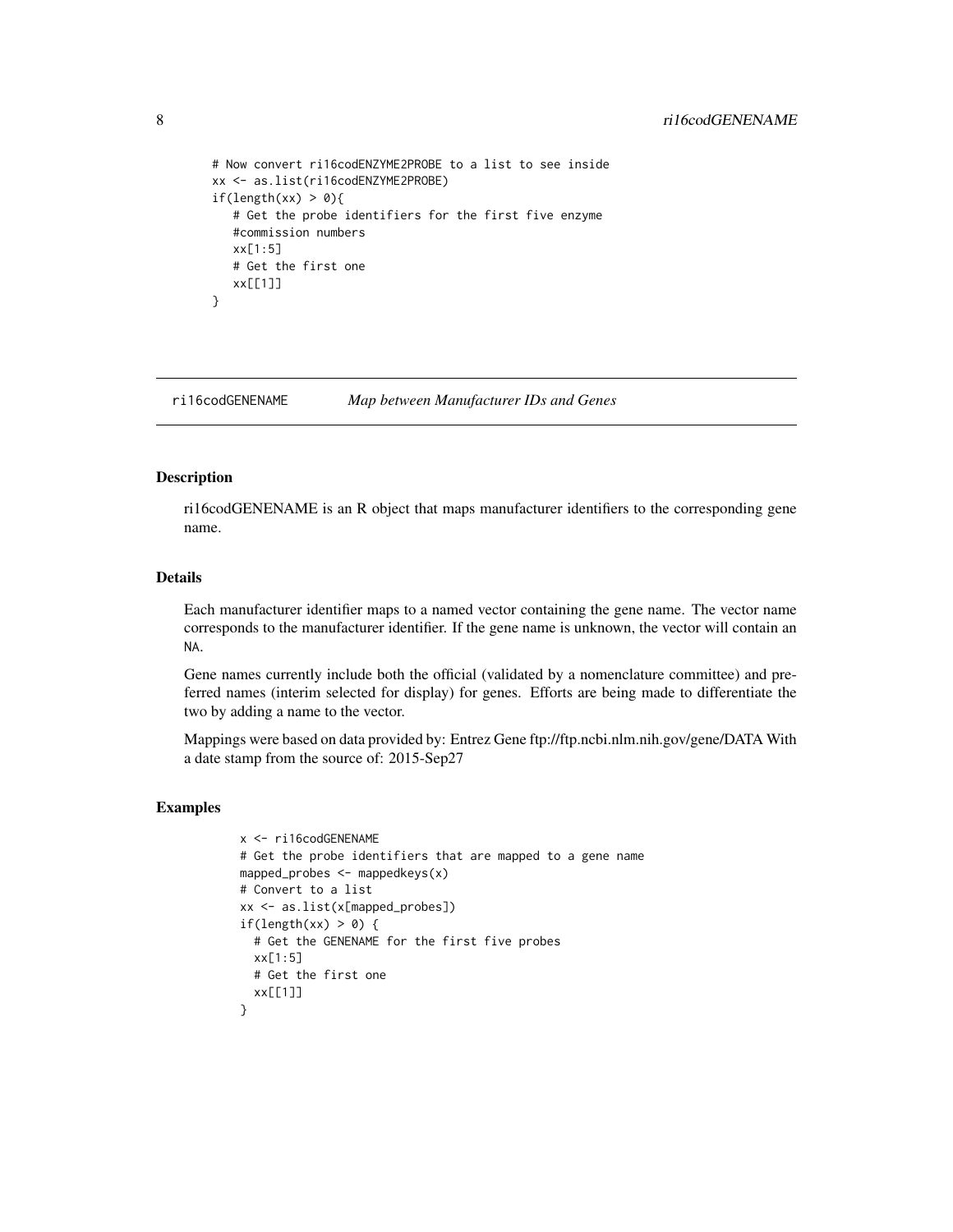<span id="page-8-1"></span><span id="page-8-0"></span>

ri16codGO is an R object that provides mappings between manufacturer identifiers and the GO identifiers that they are directly associated with. This mapping and its reverse mapping (ri16codGO2PROBE) do NOT associate the child terms from the GO ontology with the gene. Only the directly evidenced terms are represented here.

ri16codGO2ALLPROBES is an R object that provides mappings between a given GO identifier and all of the manufacturer identifiers annotated at that GO term OR TO ONE OF IT'S CHILD NODES in the GO ontology. Thus, this mapping is much larger and more inclusive than ri16codGO2PROBE.

#### Details

If ri16codGO is cast as a list, each manufacturer identifier is mapped to a list of lists. The names on the outer list are GO identifiers. Each inner list consists of three named elements: GOID, Ontology, and Evidence.

The GOID element matches the GO identifier named in the outer list and is included for convenience when processing the data using 'lapply'.

The Ontology element indicates which of the three Gene Ontology categories this identifier belongs to. The categories are biological process (BP), cellular component (CC), and molecular function (MF).

The Evidence element contains a code indicating what kind of evidence supports the association of the GO identifier to the manufacturer id. Some of the evidence codes in use include:

IMP: inferred from mutant phenotype

IGI: inferred from genetic interaction

IPI: inferred from physical interaction

ISS: inferred from sequence similarity

IDA: inferred from direct assay

IEP: inferred from expression pattern

IEA: inferred from electronic annotation

TAS: traceable author statement

NAS: non-traceable author statement

ND: no biological data available

IC: inferred by curator

A more complete listing of evidence codes can be found at:

<http://www.geneontology.org/GO.evidence.shtml>

If ri16codGO2ALLPROBES or ri16codGO2PROBE is cast as a list, each GO term maps to a named vector of manufacturer identifiers and evidence codes. A GO identifier may be mapped to the same manufacturer identifier more than once but the evidence code can be different. Mappings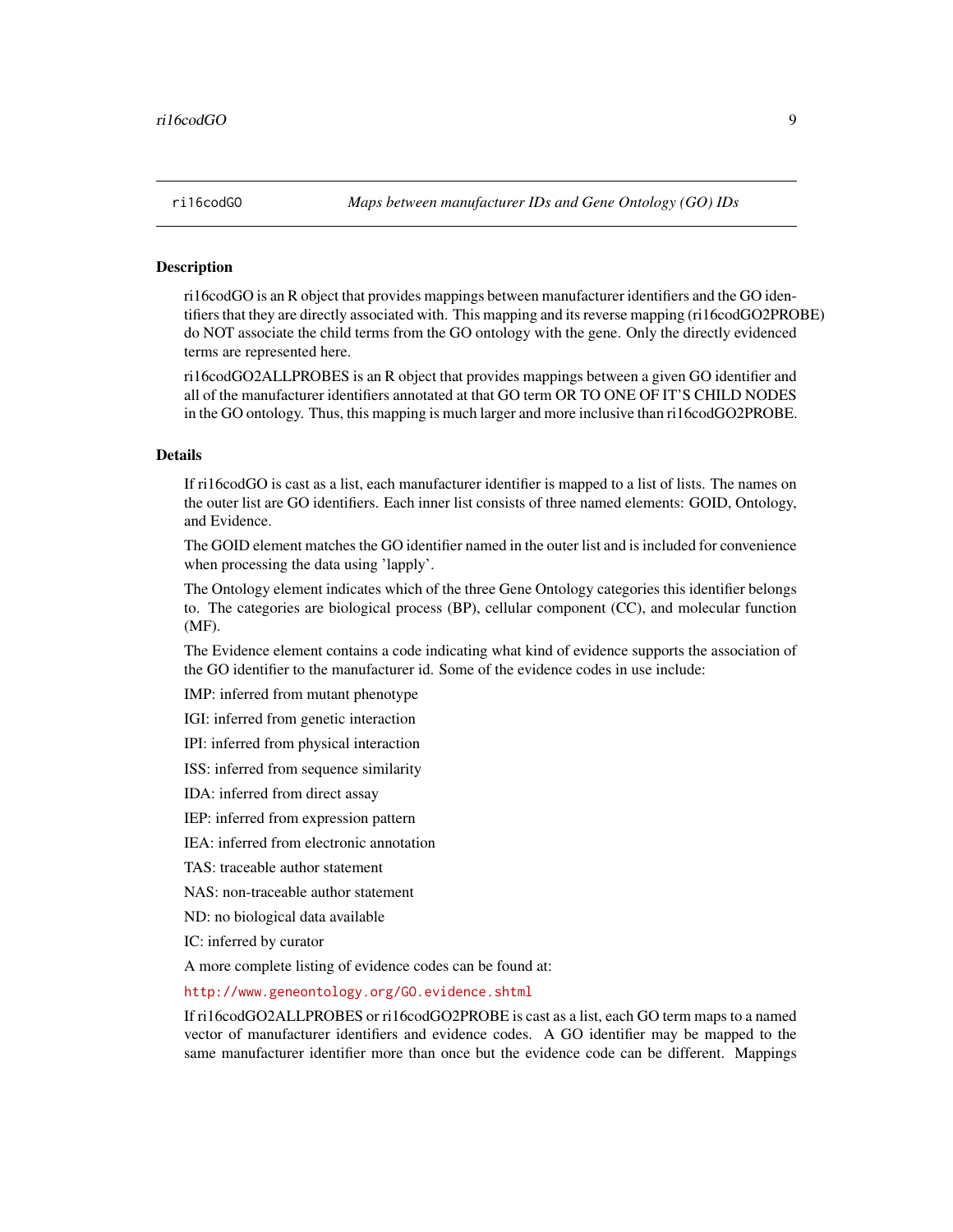between Gene Ontology identifiers and Gene Ontology terms and other information are available in a separate data package named GO.

Whenever any of these mappings are cast as a data.frame, all the results will be output in an appropriate tabular form.

Mappings between manufacturer identifiers and GO information were obtained through their mappings to manufacturer identifiers. NAs are assigned to manufacturer identifiers that can not be mapped to any Gene Ontology information. Mappings between Gene Ontology identifiers an Gene Ontology terms and other information are available in a separate data package named GO.

All mappings were based on data provided by: Gene Ontology ftp://ftp.geneontology.org/pub/go/godatabase/archive/latestlite/ With a date stamp from the source of: 20150919

#### References

<ftp://ftp.ncbi.nlm.nih.gov/gene/DATA/>

#### See Also

[ri16codGO2ALLPROBES](#page-8-0).

```
x < -ri16\text{cod}60# Get the manufacturer identifiers that are mapped to a GO ID
mapped_genes <- mappedkeys(x)
# Convert to a list
xx <- as.list(x[mapped_genes])
if(length(xx) > 0) {
    # Try the first one
    got <- xx[[1]]
    got[[1]][["GOID"]]
    got[[1]][["Ontology"]]
    got[[1]][["Evidence"]]
}
# For the reverse map:
# Convert to a list
xx <- as.list(ri16codGO2PROBE)
if(length(xx) > 0){
    # Gets the manufacturer ids for the top 2nd and 3nd GO identifiers
    goids \leq -x \times [2:3]# Gets the manufacturer ids for the first element of goids
    goids[[1]]
    # Evidence code for the mappings
    names(goids[[1]])
}
# Convert ri16codGO2ALLPROBES to a list
xx <- as.list(ri16codGO2ALLPROBES)
if(length(xx) > 0){
    # Gets the manufacturer identifiers for the top 2nd and 3nd GO identifiers
    goids \leq -x \times [2:3]# Gets all the manufacturer identifiers for the first element of goids
    goids[[1]]
```
<span id="page-9-0"></span>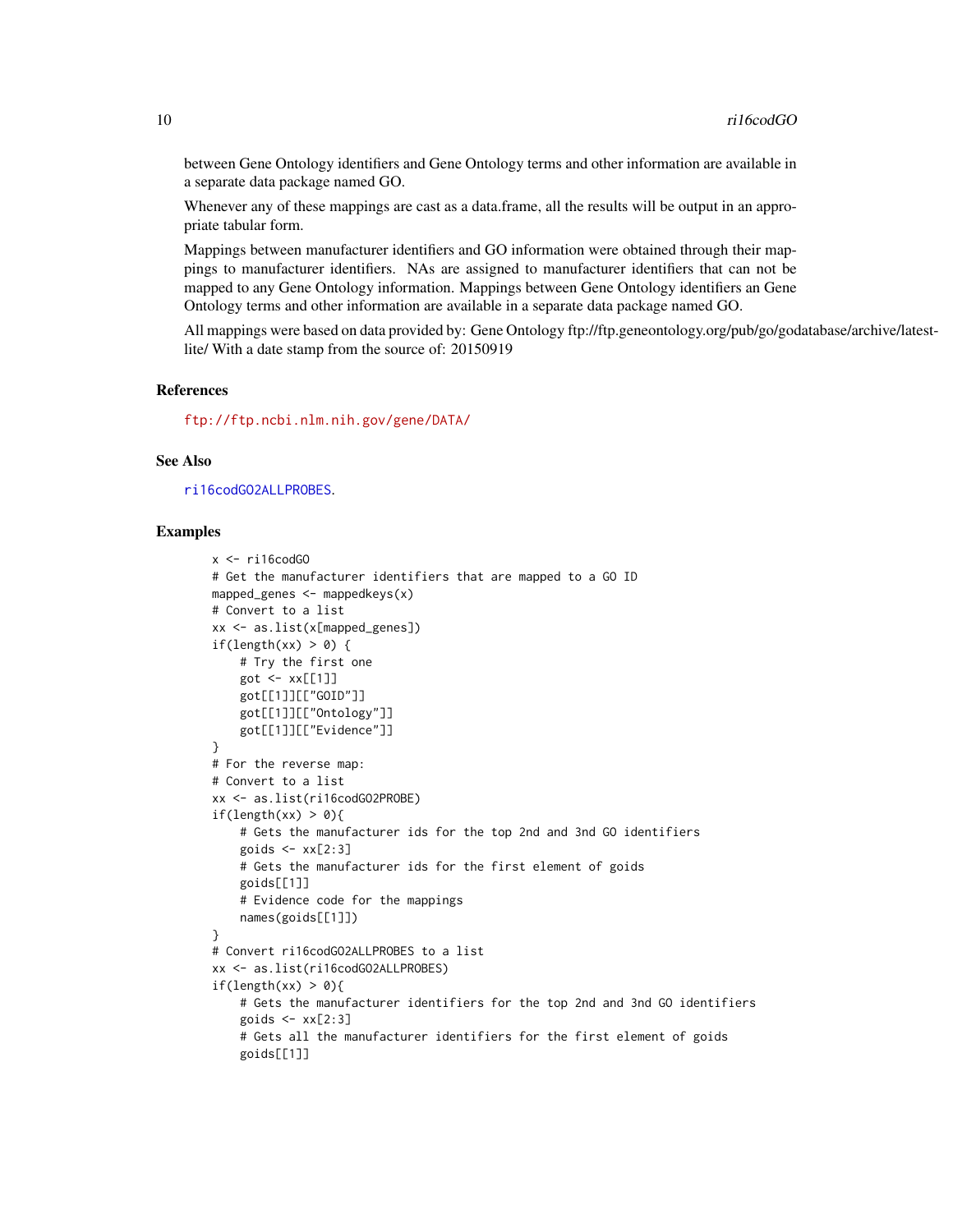```
# Evidence code for the mappings
   names(goids[[1]])
}
```
ri16codMAPCOUNTS *Number of mapped keys for the maps in package ri16cod.db*

# **Description**

ri16codMAPCOUNTS provides the "map count" (i.e. the count of mapped keys) for each map in package ri16cod.db.

# Details

This "map count" information is precalculated and stored in the package annotation DB. This allows some quality control and is used by the [checkMAPCOUNTS](#page-0-0) function defined in AnnotationDbi to compare and validate different methods (like count.mappedkeys(x) or sum(!is.na(as.list(x)))) for getting the "map count" of a given map.

#### See Also

[mappedkeys](#page-0-0), [count.mappedkeys](#page-0-0), [checkMAPCOUNTS](#page-0-0)

# Examples

```
ri16codMAPCOUNTS
mapnames <- names(ri16codMAPCOUNTS)
ri16codMAPCOUNTS[mapnames[1]]
x <- get(mapnames[1])
sum(!is.na(as.list(x)))
count.mappedkeys(x) # much faster!
```
## Check the "map count" of all the maps in package ri16cod.db checkMAPCOUNTS("ri16cod.db")

ri16codORGANISM *The Organism information for ri16cod*

# Description

ri16codORGANISM is an R object that contains a single item: a character string that names the organism for which ri16cod was built. ri16codORGPKG is an R object that contains a chararcter vector with the name of the organism package that a chip package depends on for its gene-centric annotation.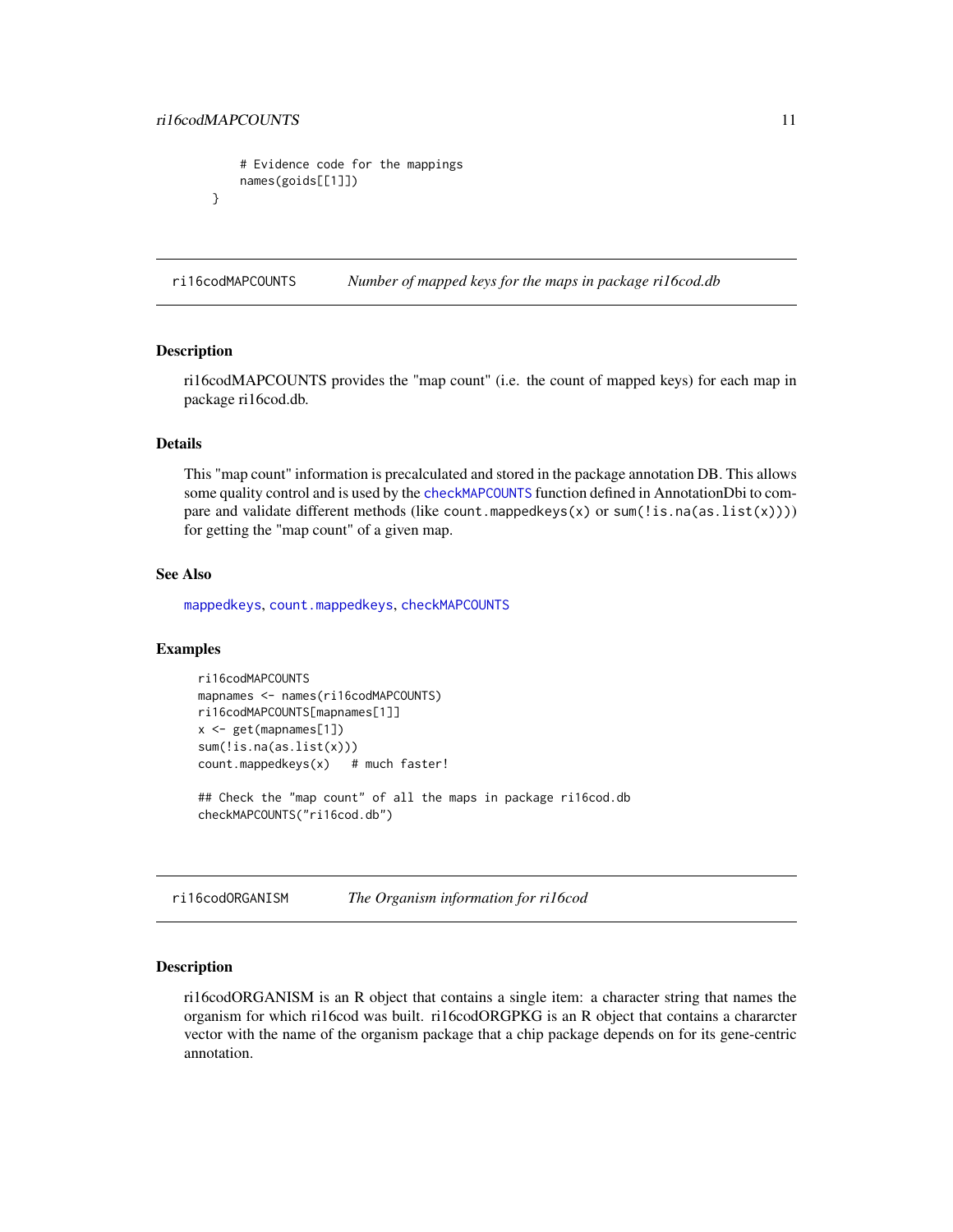<span id="page-11-0"></span>Although the package name is suggestive of the organism for which it was built, ri16codORGANISM provides a simple way to programmatically extract the organism name. ri16codORGPKG provides a simple way to programmatically extract the name of the parent organism package. The parent organism package is a strict dependency for chip packages as this is where the gene cetric information is ultimately extracted from. The full package name will always be this string plus the extension ".db". But most programatic acces will not require this extension, so its more convenient to leave it out.

# Examples

ri16codORGANISM ri16codORGPKG

ri16codPATH *Mappings between probe identifiers and KEGG pathway identifiers*

# **Description**

KEGG (Kyoto Encyclopedia of Genes and Genomes) maintains pathway data for various organisms.

ri16codPATH maps probe identifiers to the identifiers used by KEGG for pathways in which the genes represented by the probe identifiers are involved

ri16codPATH2PROBE is an R object that provides mappings between KEGG identifiers and manufacturer identifiers.

#### Details

Each KEGG pathway has a name and identifier. Pathway name for a given pathway identifier can be obtained using the KEGG data package that can either be built using AnnBuilder or downloaded from Bioconductor <http://www.bioconductor.org>.

Graphic presentations of pathways are searchable at url http://www.genome.ad.jp/kegg/pathway.html by using pathway identifiers as keys.

Mappings were based on data provided by: KEGG GENOME ftp://ftp.genome.jp/pub/kegg/genomes With a date stamp from the source of: 2011-Mar15

# References

<http://www.genome.ad.jp/kegg/>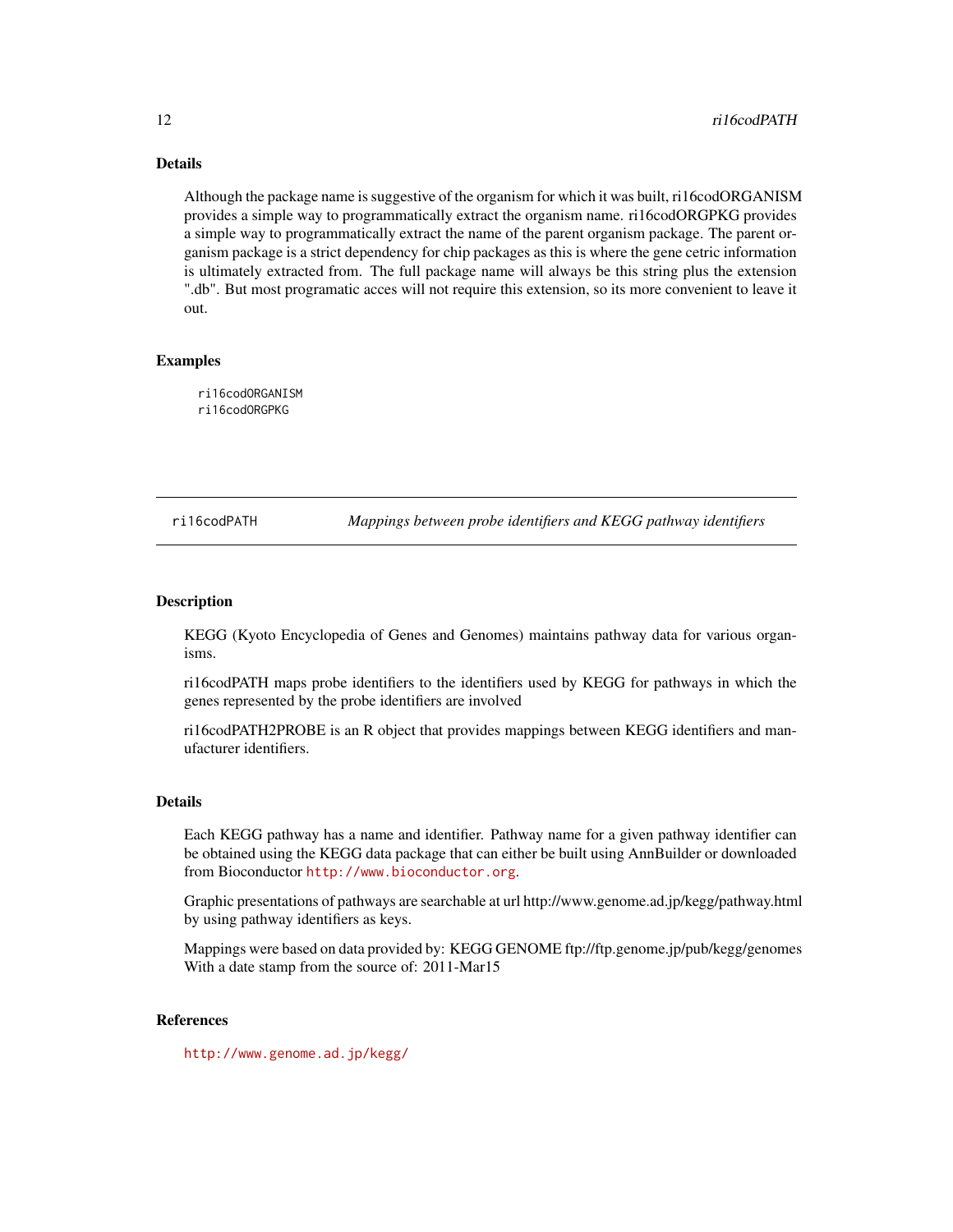# <span id="page-12-0"></span>ri16codPMID 13

#### Examples

```
x <- ri16codPATH
# Get the probe identifiers that are mapped to a KEGG pathway ID
mapped_probes \leq- mappedkeys(x)# Convert to a list
xx <- as.list(x[mapped_probes])
if(length(xx) > 0) {
  # Get the PATH for the first five probes
  xx[1:5]
  # Get the first one
  xx[[1]]
}
# Now convert the ri16codPATH2PROBE object to a list
xx <- as.list(ri16codPATH2PROBE)
if(length(xx) > 0){
    # Get the probe identifiers for the first two pathway identifiers
    xx[1:2]
    # Get the first one
    xx[[1]]
}
```
ri16codPMID *Maps between Manufacturer Identifiers and PubMed Identifiers*

#### Description

ri16codPMID is an R object that provides mappings between manufacturer identifiers and PubMed identifiers. ri16codPMID2PROBE is an R object that provides mappings between PubMed identifiers and manufacturer identifiers.

#### Details

When ri16codPMID is viewed as a list each manufacturer identifier is mapped to a named vector of PubMed identifiers. The name associated with each vector corresponds to the manufacturer identifier. The length of the vector may be one or greater, depending on how many PubMed identifiers a given manufacturer identifier is mapped to. An NA is reported for any manufacturer identifier that cannot be mapped to a PubMed identifier.

When ri16codPMID2PROBE is viewed as a list each PubMed identifier is mapped to a named vector of manufacturer identifiers. The name represents the PubMed identifier and the vector contains all manufacturer identifiers that are represented by that PubMed identifier. The length of the vector may be one or longer, depending on how many manufacturer identifiers are mapped to a given PubMed identifier.

Titles, abstracts, and possibly full texts of articles can be obtained from PubMed by providing a valid PubMed identifier. The pubmed function of annotate can also be used for the same purpose.

Mappings were based on data provided by: Entrez Gene ftp://ftp.ncbi.nlm.nih.gov/gene/DATA With a date stamp from the source of: 2015-Sep27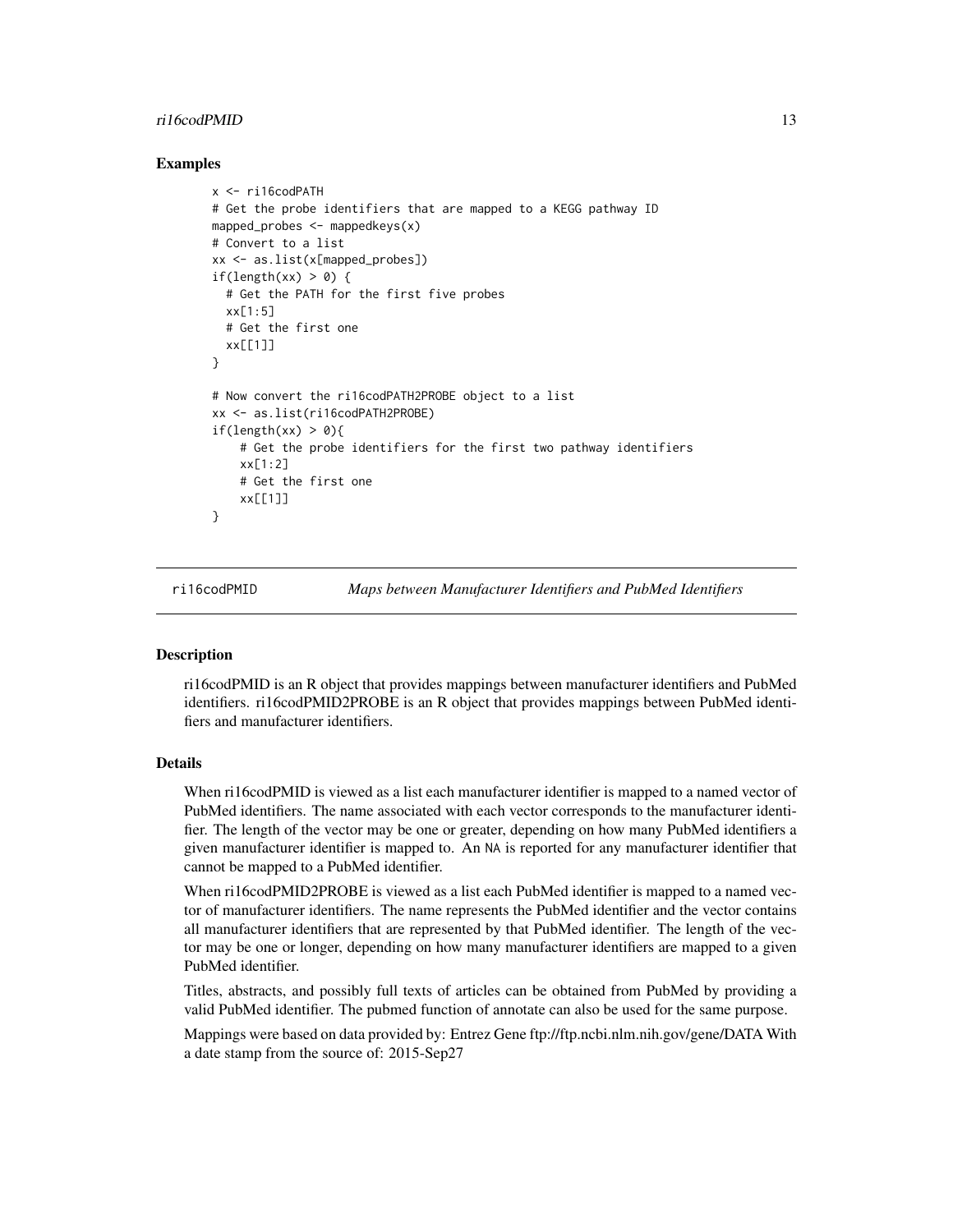### <span id="page-13-0"></span>References

<http://www.ncbi.nlm.nih.gov/entrez/query.fcgi?db=PubMed>

#### Examples

```
x <- ri16codPMID
    # Get the probe identifiers that are mapped to any PubMed ID
    mapped_probes \leq mappedkeys(x)
    # Convert to a list
    xx <- as.list(x[mapped_probes])
if(length(xx) > 0){
   # Get the PubMed identifiers for the first two probe identifiers
    xx[1:2]
    # Get the first one
    xx[[1]]
    if(interactive() && !is.null(xx[[1]]) && !is.na(xx[[1]])
       && require(annotate)){
        # Get article information as XML files
        xmls < -pubmed(xx[[1]], disp = "data")# View article information using a browser
        pubmed(xx[[1]], disp = "browser")}
}
# Now convert the reverse map object ri16codPMID2PROBE to a list
xx <- as.list(ri16codPMID2PROBE)
if(length(xx) > 0){
    # Get the probe identifiers for the first two PubMed identifiers
    xx[1:2]
    # Get the first one
    xx[[1]]
    if(interactive() && require(annotate)){
        # Get article information as XML files for a PubMed id
        xmls < -pubmed(names(xx)[1], disp = "data")# View article information using a browser
        pubmed(names(xx)[1], disp = "browser")
    }
}
```
ri16codREFSEQ *Map between Manufacturer Identifiers and RefSeq Identifiers*

# Description

ri16codREFSEQ is an R object that provides mappings between manufacturer identifiers and Ref-Seq identifiers.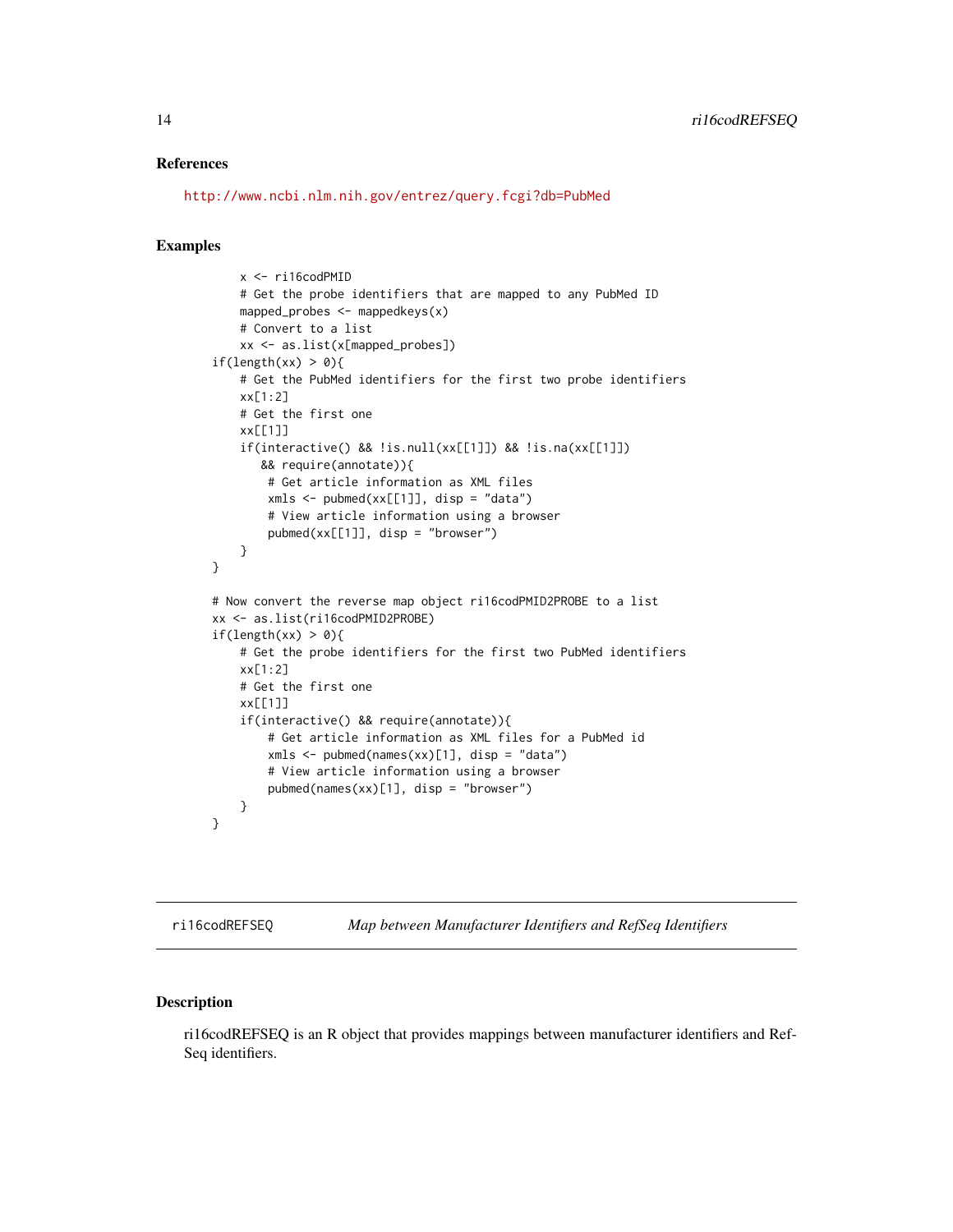Each manufacturer identifier is mapped to a named vector of RefSeq identifiers. The name represents the manufacturer identifier and the vector contains all RefSeq identifiers that can be mapped to that manufacturer identifier. The length of the vector may be one or greater, depending on how many RefSeq identifiers a given manufacturer identifier can be mapped to. An NA is reported for any manufacturer identifier that cannot be mapped to a RefSeq identifier at this time.

RefSeq identifiers differ in format according to the type of record the identifiers are for as shown below:

NG\\_XXXXX: RefSeq accessions for genomic region (nucleotide) records

NM\\_XXXXX: RefSeq accessions for mRNA records

NC\\_XXXXX: RefSeq accessions for chromosome records

NP\\_XXXXX: RefSeq accessions for protein records

XR\\_XXXXX: RefSeq accessions for model RNAs that are not associated with protein products

XM\\_XXXXX: RefSeq accessions for model mRNA records

XP\\_XXXXX: RefSeq accessions for model protein records

Where XXXXX is a sequence of integers.

NCBI <http://www.ncbi.nlm.nih.gov/RefSeq/> allows users to query the RefSeq database using RefSeq identifiers.

Mappings were based on data provided by: Entrez Gene ftp://ftp.ncbi.nlm.nih.gov/gene/DATA With a date stamp from the source of: 2015-Sep27

# References

<http://www.ncbi.nlm.nih.gov> <http://www.ncbi.nlm.nih.gov/RefSeq/>

```
x <- ri16codREFSEQ
# Get the probe identifiers that are mapped to any RefSeq ID
mapped_probes <- mappedkeys(x)
# Convert to a list
xx <- as.list(x[mapped_probes])
if(length(xx) > 0) {
  # Get the REFSEQ for the first five probes
 xx[1:5]
 # Get the first one
  xx[[1]]
}
```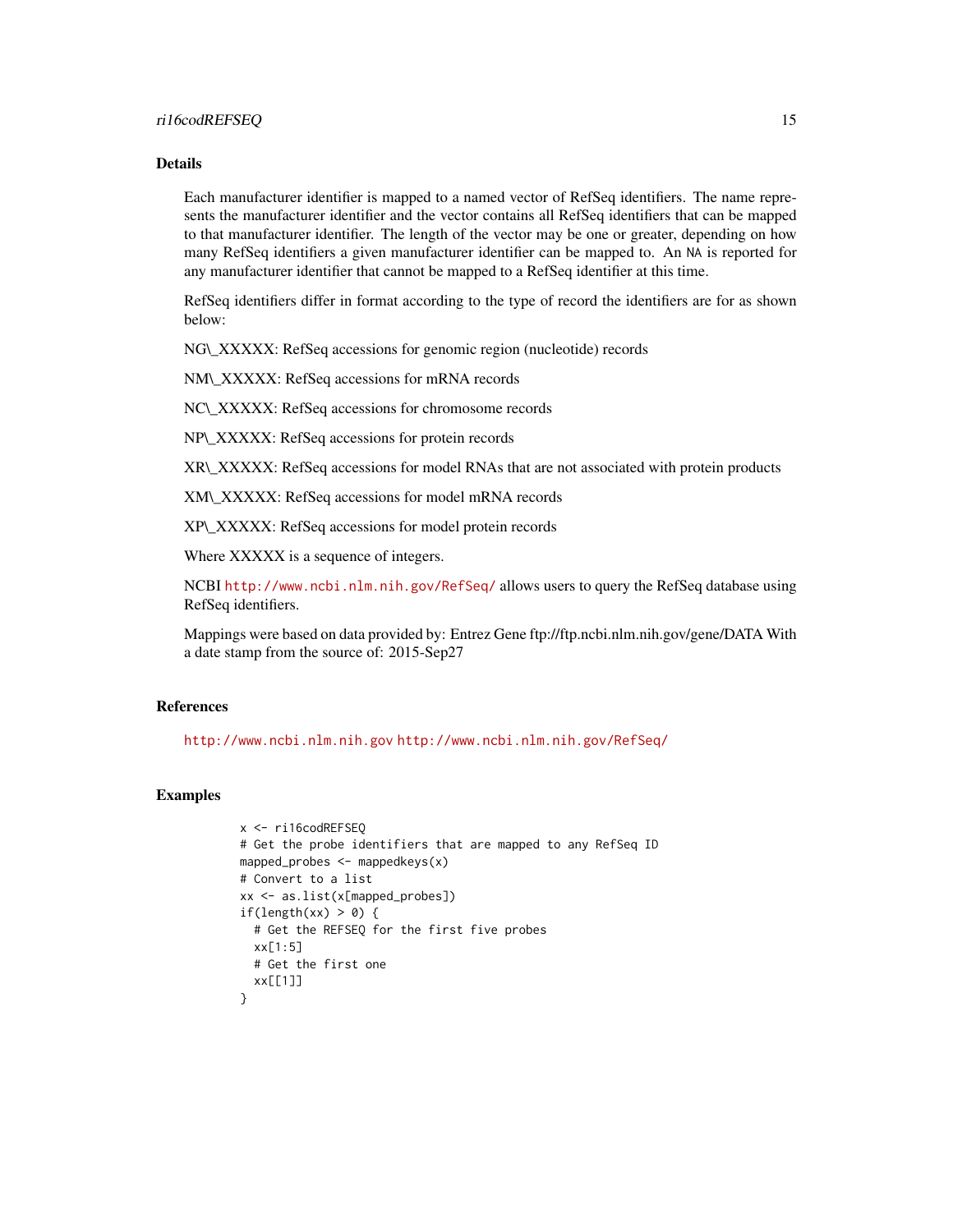<span id="page-15-0"></span>

ri16codSYMBOL is an R object that provides mappings between manufacturer identifiers and gene abbreviations.

# Details

Each manufacturer identifier is mapped to an abbreviation for the corresponding gene. An NA is reported if there is no known abbreviation for a given gene.

Symbols typically consist of 3 letters that define either a single gene (ABC) or multiple genes (ABC1, ABC2, ABC3). Gene symbols can be used as key words to query public databases such as Entrez Gene.

Mappings were based on data provided by: Entrez Gene ftp://ftp.ncbi.nlm.nih.gov/gene/DATA With a date stamp from the source of: 2015-Sep27

# References

<http://www.ncbi.nlm.nih.gov/entrez/query.fcgi?db=gene>

#### Examples

```
x <- ri16codSYMBOL
# Get the probe identifiers that are mapped to a gene symbol
mapped_probes <- mappedkeys(x)
# Convert to a list
xx <- as.list(x[mapped_probes])
if(length(xx) > 0) {
  # Get the SYMBOL for the first five probes
  xx[1:5]
 # Get the first one
 xx[[1]]
}
```
ri16codUNIGENE *Map between Manufacturer Identifiers and UniGene cluster identifiers*

# Description

ri16codUNIGENE is an R object that provides mappings between manufacturer identifiers and UniGene identifiers.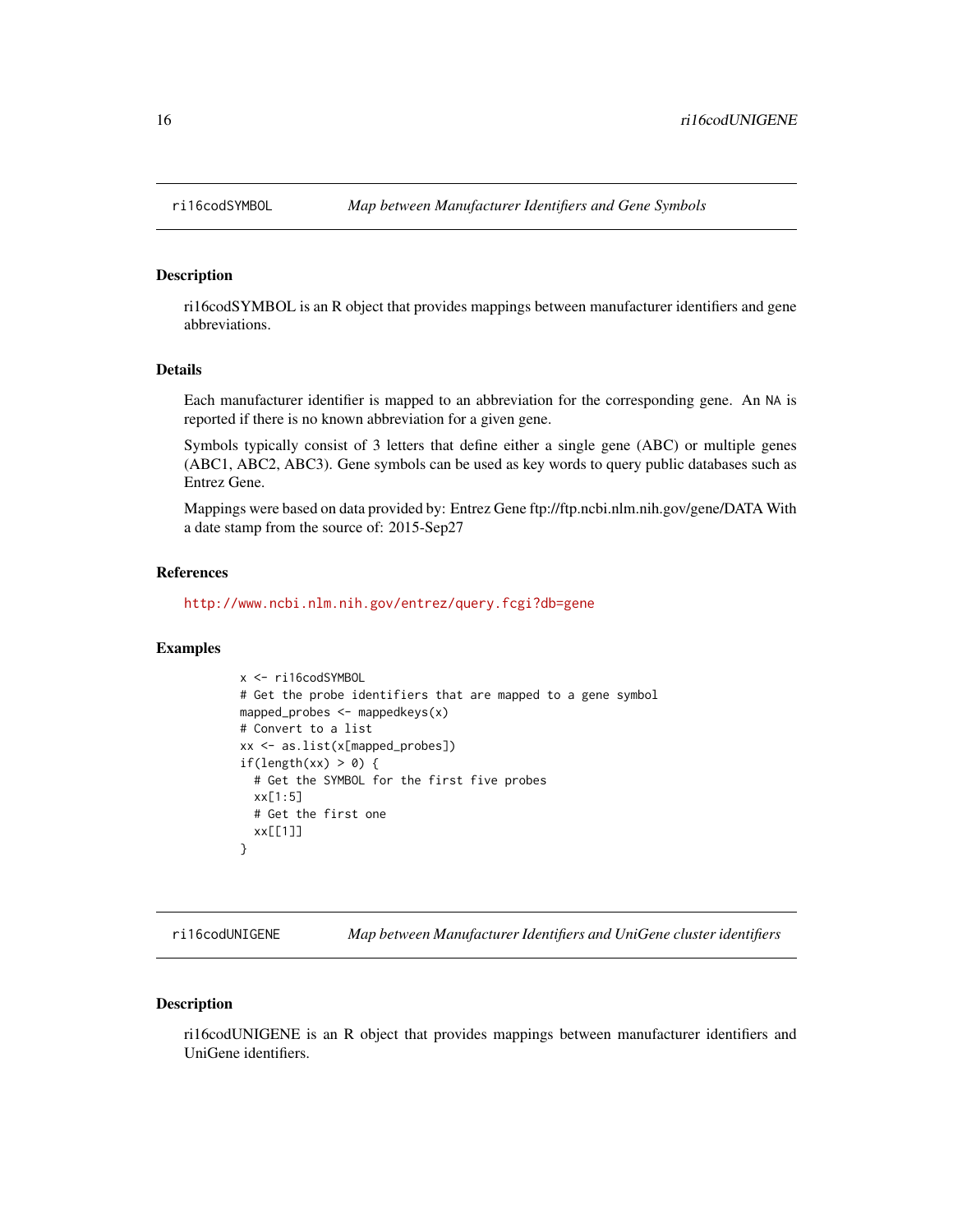<span id="page-16-0"></span>Each manufacturer identifier is mapped to a UniGene identifier. An NA is reported if the manufacturer identifier cannot be mapped to UniGene at this time.

A UniGene identifier represents a cluster of sequences of a gene. Using UniGene identifiers one can query the UniGene database for information about the sequences or the Entrez Gene database for information about the genes.

Mappings were based on data provided by: Entrez Gene ftp://ftp.ncbi.nlm.nih.gov/gene/DATA With a date stamp from the source of: 2015-Sep27

# References

<http://www.ncbi.nlm.nih.gov/entrez/query.fcgi?db=gene>

# Examples

```
x <- ri16codUNIGENE
# Get the probe identifiers that are mapped to an UNIGENE ID
mapped_probes <- mappedkeys(x)
# Convert to a list
xx <- as.list(x[mapped_probes])
if(length(xx) > 0) {
  # Get the UNIGENE for the first five probes
 xx[1:5]
 # Get the first one
  xx[[1]]
}
```
ri16codUNIPROT *Map Uniprot accession numbers with Entrez Gene identifiers*

#### Description

ri16codUNIPROT is an R object that contains mappings between the manufacturer identifiers and Uniprot accession numbers.

#### Details

This object is a simple mapping of manufacturer identifiers to Uniprot Accessions.

Mappings were based on data provided by NCBI (link above) with an exception for fly, which required retrieving the data from ensembl <http://www.ensembl.org/biomart/martview/>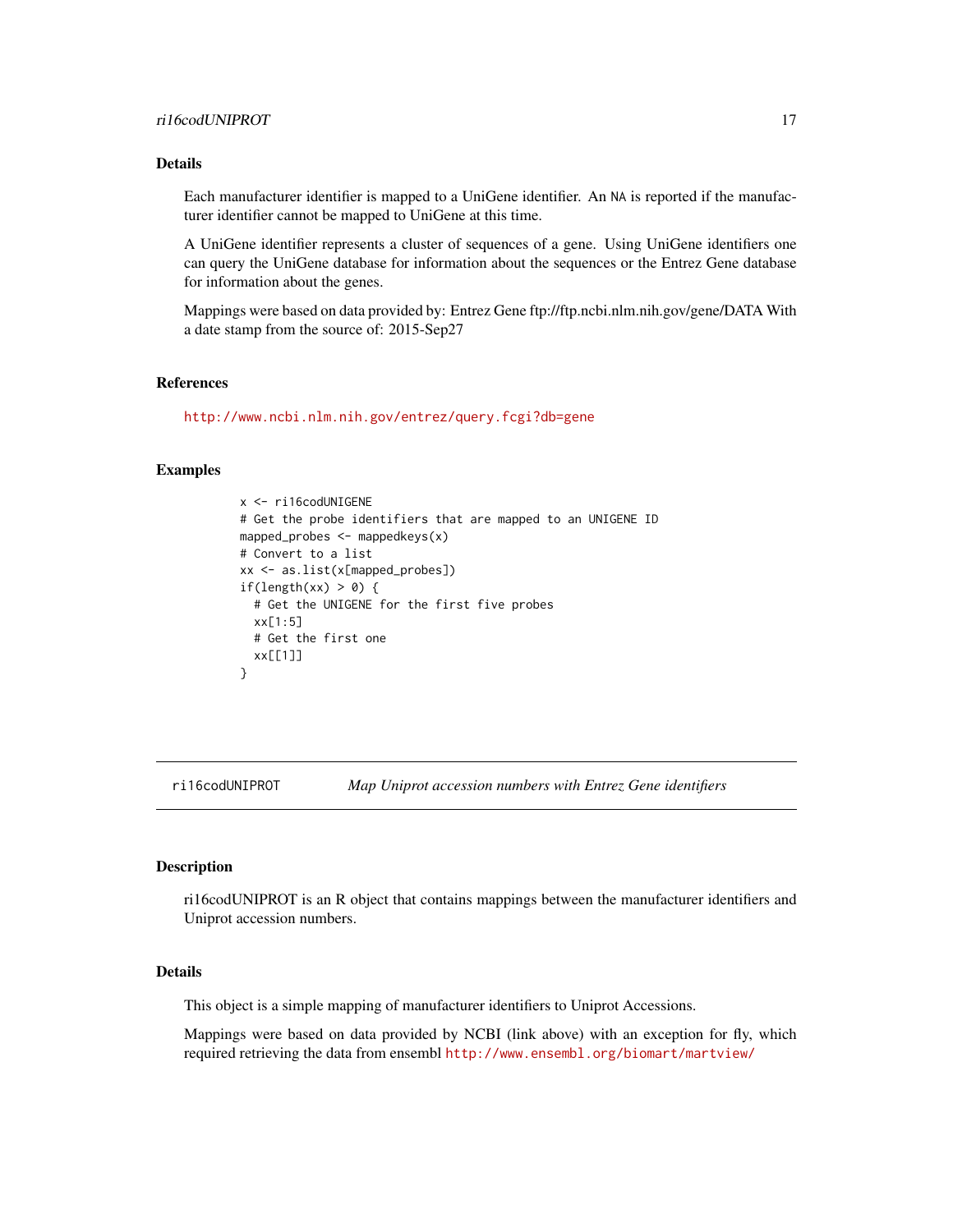#### Examples

```
x <- ri16codUNIPROT
# Get the entrez gene IDs that are mapped to an Uniprot ID
mapped_genes <- mappedkeys(x)
# Convert to a list
xx <- as.list(x[mapped_genes])
if(length(xx) > 0) {
  # Get the Uniprot IDs for the first five genes
  xx[1:5]
  # Get the first one
  xx[[1]]
}
```
ri16cod\_dbconn *Collect information about the package annotation DB*

# **Description**

Some convenience functions for getting a connection object to (or collecting information about) the package annotation DB.

#### Usage

```
ri16cod_dbconn()
ri16cod_dbfile()
ri16cod_dbschema(file="", show.indices=FALSE)
ri16cod_dbInfo()
```
#### **Arguments**

| file         | A connection, or a character string naming the file to print to (see the file<br>argument of the cat function for the details). |
|--------------|---------------------------------------------------------------------------------------------------------------------------------|
| show.indices | The CREATE INDEX statements are not shown by default. Use show, indices=TRUE<br>to get them.                                    |

#### Details

ri16cod\_dbconn returns a connection object to the package annotation DB. IMPORTANT: Don't call [dbDisconnect](#page-0-0) on the connection object returned by ri16cod\_dbconn or you will break all the [AnnDbObj](#page-0-0) objects defined in this package!

ri16cod\_dbfile returns the path (character string) to the package annotation DB (this is an SQLite file).

ri16cod\_dbschema prints the schema definition of the package annotation DB.

ri16cod\_dbInfo prints other information about the package annotation DB.

<span id="page-17-0"></span>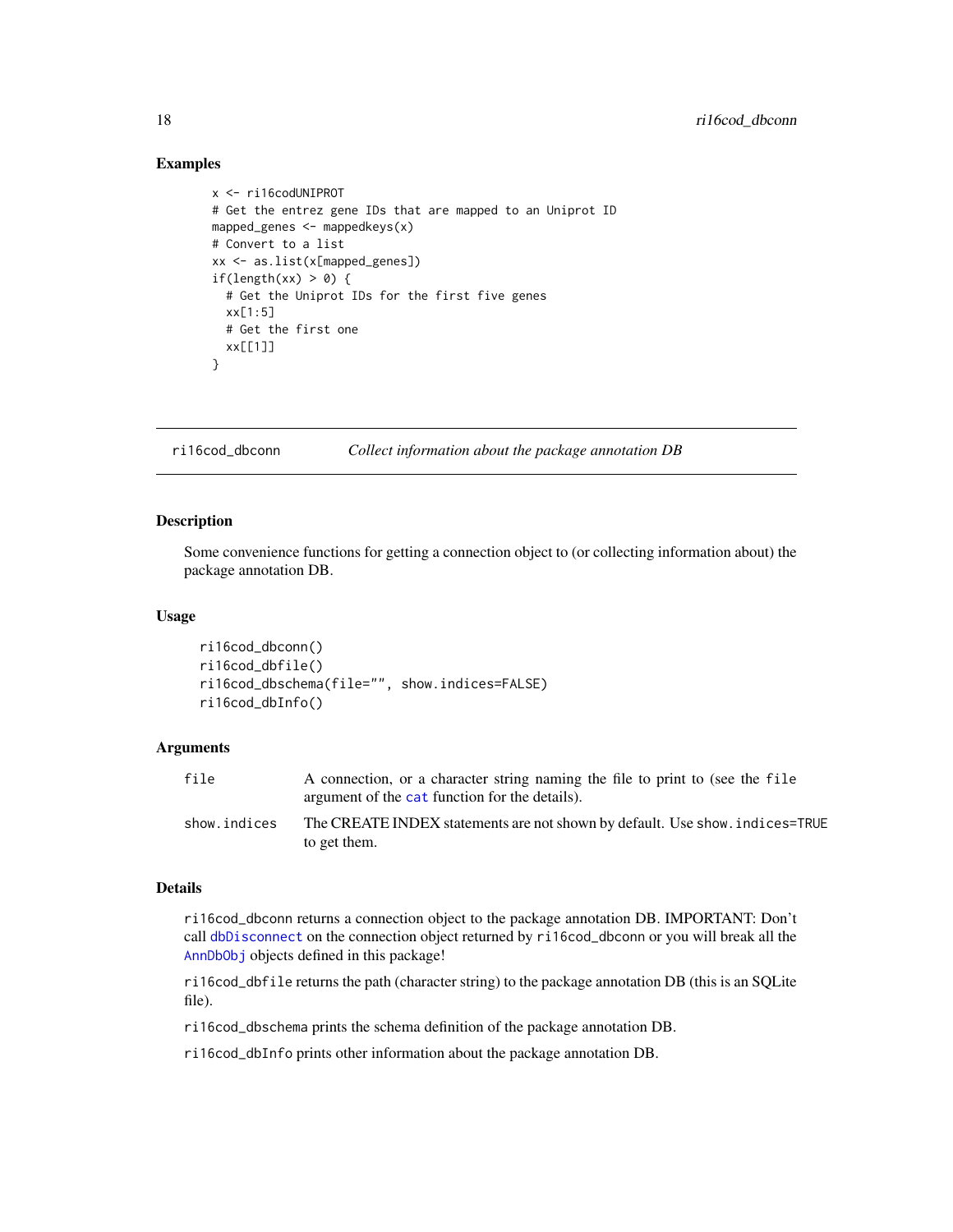# <span id="page-18-0"></span>Value

ri16cod\_dbconn: a DBIConnection object representing an open connection to the package annotation DB.

ri16cod\_dbfile: a character string with the path to the package annotation DB.

ri16cod\_dbschema: none (invisible NULL).

ri16cod\_dbInfo: none (invisible NULL).

# See Also

[dbGetQuery](#page-0-0), [dbConnect](#page-0-0), [dbconn](#page-0-0), [dbfile](#page-0-0), [dbschema](#page-0-0), [dbInfo](#page-0-0)

# Examples

```
## Count the number of rows in the "probes" table:
dbGetQuery(ri16cod_dbconn(), "SELECT COUNT(*) FROM probes")
```
ri16cod\_dbschema()

ri16cod\_dbInfo()